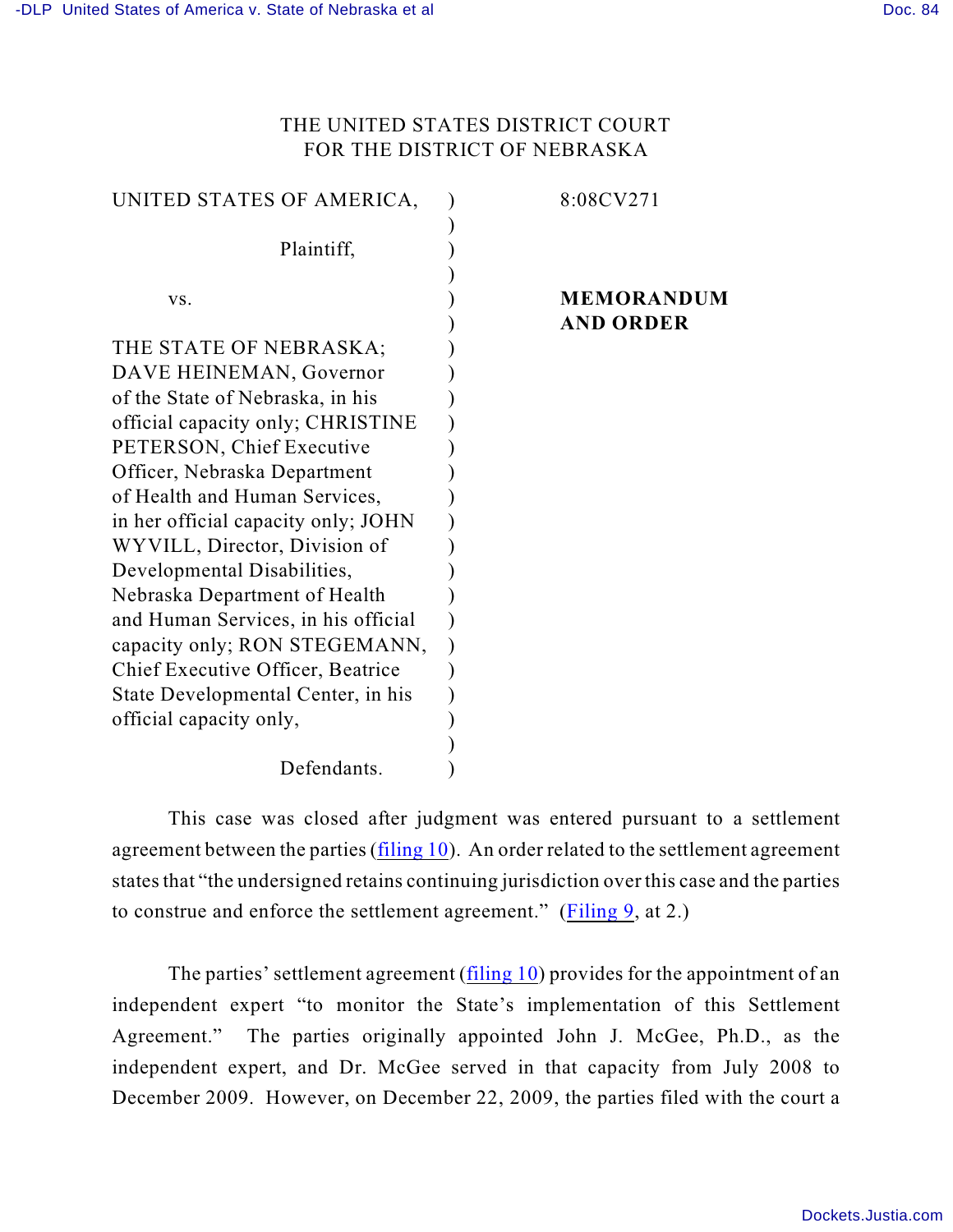joint notice of the resignation of Dr. McGee, effective December 31, 2009. The notice stated that the parties "have jointly selected Maria E. Laurence to assume the role of the Independent Expert in this case once Dr. McGee's term ends." ([Filing 48](https://ecf.ned.uscourts.gov/doc1/11311912465).)

The settlement agreement requires the expert to "submit monthly statements to the Court . . . detailing all expenses the Independent Expert incurred during the prior month." [\(Filing 10](https://ecf.ned.uscourts.gov/doc1/11301480830), at 4-5.) The agreement permits payment to consultants who assist the independent expert<sup>1</sup> and allows parties seven business days from receipt of the independent expert's monthly statements to file any comments or objections regarding the statements. [\(Filing 10](https://ecf.ned.uscourts.gov/doc1/11301480830), at 6.) After such comments or objections are submitted, the court is to review the matter and "order the clerk to make the appropriate payments" to the independent expert.

On July 25, 2011, independent expert Maria Laurence filed a motion for reimbursement for professional services and expenses in the amount of **\$88,533.71** for services provided from April 1, 2011, to June 30, 2011. [\(Filing 83](https://ecf.ned.uscourts.gov/doc1/11312316837).) As no objections or comments regarding this reimbursement request were filed, I shall order that payment be made to Maria Laurence for professional services and expenses in the amount requested pursuant to the terms of the settlement agreement.

Accordingly,

## IT IS ORDERED:

1. The motion for reimbursement ([filing 83](https://ecf.ned.uscourts.gov/doc1/11312316837)) is granted, and the Clerk of the United States District Court for the District of Nebraska shall disburse funds for the consulting services and expenses of independent expert Maria Laurence in the amount

<sup>&</sup>lt;sup>1.</sup> The cost of the Independent Expert, including the cost of any consultant to assist the Independent Expert, shall be borne by the State in this action. All reasonable expenses incurred by . . . any consultant, in the course of the performance of the duties of the Independent Expert . . . shall be reimbursed by the State." [\(Filing 10](https://ecf.ned.uscourts.gov/doc1/11311480830), at 5.)